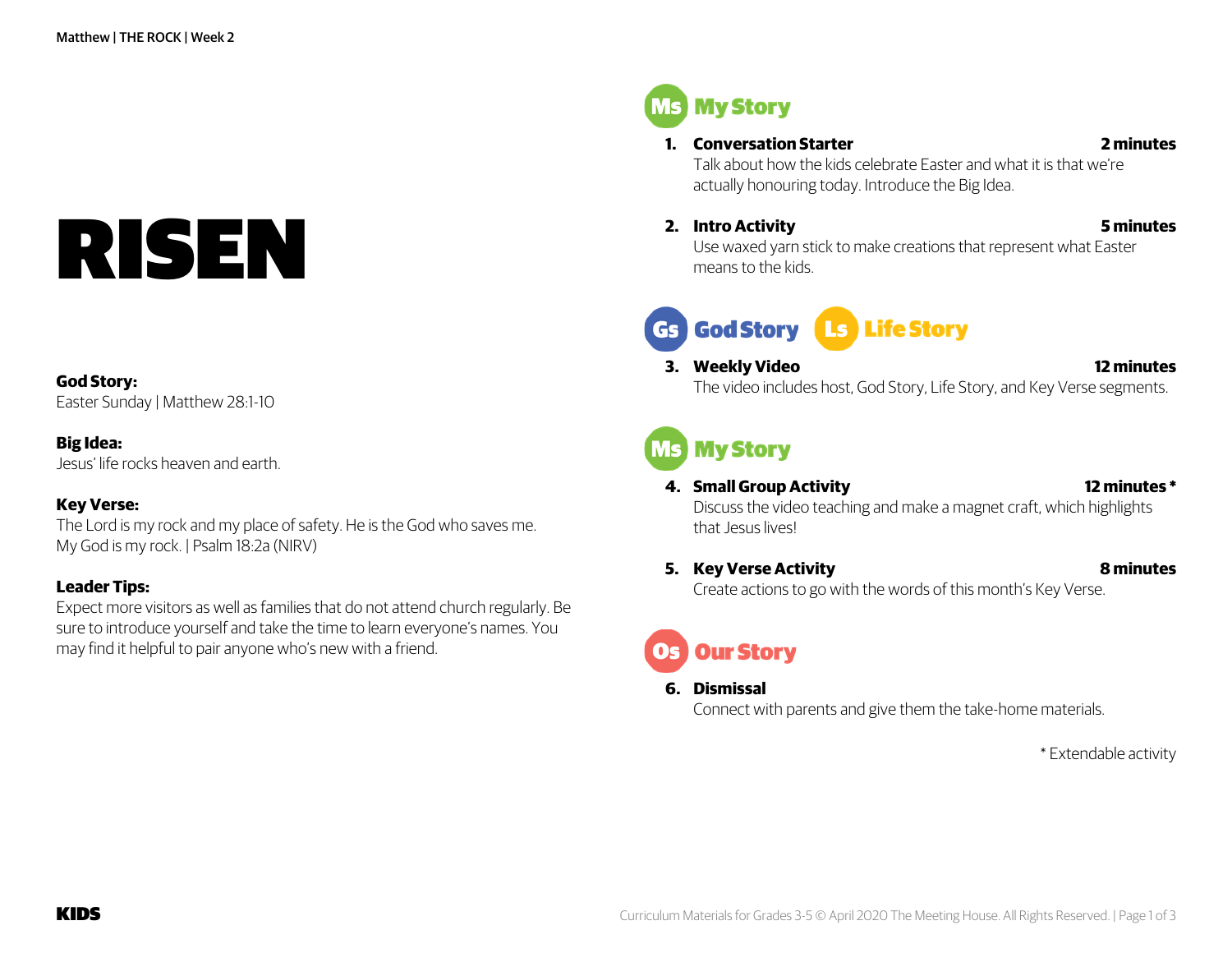

# **1. CONVERSATION STARTER**

| Supplies: |  |
|-----------|--|
|           |  |

### Instructions:

- None
- 
- a. As the kids arrive, gather them together.
- b. Make a special effort to welcome any visitors! Introduce yourself and everyone in your group.
- c. Ask:
	- What does your family do to celebrate Easter?
	- What is it that we're actually celebrating today?
- d. Depending on the size of your group, have the kids share their answers with the people sitting closest to them or with everyone.
- e. Introduce this week's Big Idea: Jesus' life rocks heaven and earth.

a. Gather everyone to sit at a table or on the floor. b. Give each person a card and at least two waxed yarn sticks. Place the remaining sticks where everyone

c. Encourage the kids to think about what represents Easter to them, then to form that thing with their waxed yarn sticks. Their creation should be placed

d. Pass around pens or markers, and direct everyone

e. Invite the kids to share what they made with the

to write their name on their card.

# **2. INTRO ACTIVITY**

Supplies:

# Instructions:

can access them.

on top of their card.

rest of the group.

• Easter Is cards

- Waxed yarn sticks
- Pens or makers

Gs God Story **Ls Life Story** 

# **3. WEEKLY VIDEO**

# Supplies:

# Leader Tip:

• Video file

• Sit with the kids and encourage them to focus on the video as necessary.

# Instructions:

- a. Play the video. It contains:
	- Host segment
	- God Story (Easter Sunday | Matthew 28:1-10)
	- Life Story